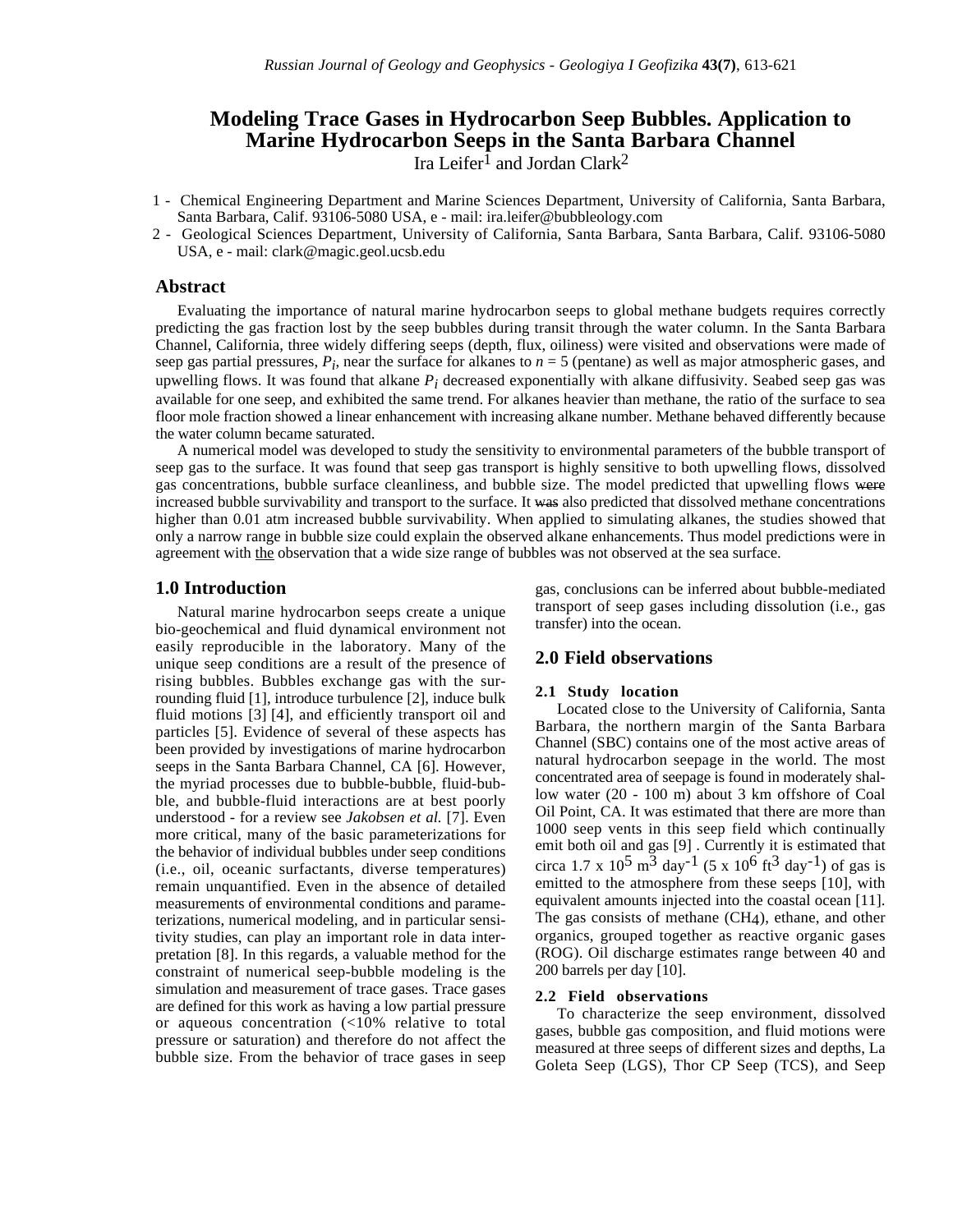Tent Seep (STS). Attributes and locations, major gas observations, and trace gas observations are presented in Tables 1, 2, and 3. At each seep, water and bubble gas samples were collected in the fluid and in the rising bubble plume at the surface. These samples were analyzed for carbon dioxide  $(CO_2)$ , oxygen  $(O_2)$ , nitrogen,  $(N_2)$ , CH<sub>4</sub>, and higher n-alkanes to  $n = 5$  (Table 2). The sea floor gas composition was estimated from measurements collected between 1982 and 1996 at the Seep Tents. For a discussion of the Seep Tents see *Rintoul* [12]; *Boles et al.* [13]. Gas composition was analyzed using standard gas chromatography techniques (Zymax Forensics, San Luis Obispo, Ca). Fluid motions were studied by tracing the movement of dye released into the column of rising bubbles and water.

Observations showed that in the rising bubbly plumes, the water possessed significant upward velocities. Thus seeps act as "vertical pumps" raising cooler, deeper water (and potentially nutrients) to the surface. The thermal signature of this phenomenon has been observed [14]. The upwelling flow generated a surface divergent flow, and thus by continuity, upward entrainment throughout the water column. The upwelling flow caused bubbles to rise faster than their stagnant-fluid rise velocity, thereby decreasing the bubbles' subsurface lifetime (enhancing transport to the surface [8] [*Leifer and Patro*, 2001]). After diverging at the surface, the cooler, denser, water sinks, entraining surface water, including oils and other substances transported to the surface by the rising bubbles [6].

Quantitative bubble observations were unavailable; however, several visual observations were made. Bubbles at the surface spanned a narrow size range, typically from circa 2 mm diameter to 1 cm. Significantly smaller bubbles were observed at at STS where the upwelling flow was strongest. Also, observations of bubble motions were used to estimate likely surface cleanliness. Since large seep bubbles were observed to oscillate, this suggests that they were not highly contaminated. Furthermore, close visual observation of the larger bubbles showed a white patch, presumably oil, underneath the bubble.

An important observations was that the aqueous  $CH<sub>4</sub>$  concentration,  $C<sub>MET</sub>$ , was supersaturated with respect to the bubble-partial CH<sub>4</sub> pressure, *P*MET, in two seeps (see Table 2, STS and LGS). Values of *C*MET for all three seeps were larger by 4 or 5 orders of magnitude than reported seep field values [11], and 9 to 10 orders of magnitude larger than background oceanic  $C_{MET}$  values (e.g., [15]; [16]). For LGS, methane supersaturation was 15% suggesting an oceanic equilibration time of only 3 s (based on hydrostatic pressure,  $V_{up}$  of 30 cm s<sup>-1</sup>, and assuming no mixing between the ocean and bubble fluid).

Partial pressures for the alkane series to pentane were also determined for the bubbles (dissolved alkane concentrations were not determined). In all cases alkane partial pressure decreased with alkane number, *n*. At STS a comparison between seafloor and surface bubble composition showed that the lighter alkanes (ethane and butane) decreased by about 50% and that the higher alkanes decreased significantly less. Overall, during their rise, bubbles became enriched in the higher alkanes relative to the lower alkanes. This observation can be understood with respect to the process of bubblemediated gas exchange. As a seep gas bubble rises, it exchanges gas with the surrounding water (seep gases outflow and atmospheric gases inflow). Since this is a diffusive process, the heavier alkanes with lower diffusivity, **D**, exchange slower, and as a result, bubbles become enriched with these gases.

**Table 1.** Natural hydrocarbon seeps visited. Locations are at 119°W, 34°N. TCS - Thor CP, LGS - La Goleta Seep, STS - Seep Tent Seep.

| Name Location Depth Area $V_{up}$ Relative                                        |         |     |                               |
|-----------------------------------------------------------------------------------|---------|-----|-------------------------------|
| (Lat., Lon.) (m) $(m^2)$ m s <sup>-1</sup> Activity                               |         |     |                               |
| TCS 52.442', 23.650' 20<br>LGS 51.183', 22.500' 70<br>STS 53.350', 23.050' 70 700 | 2<br>25 | 0.3 | Low<br>Active<br>$>1$ Extreme |

*Vup* is the upwelling velocity.

The gas exchange process has been long studied, e.g., [17]; [18]. For flat, clean surfaces (i.e., the ocean surface in the absence of slicks, or large bubbles) gas exchange efficiency varies as  $\mathbf{D}^{0.5}$  [19]. Unlike the ocean, due to their finite volume, bubbles can equilibrate with the surrounding water, causing gas exchange to vary volumetrically, i.e., by solubility. Also due to their finite volume, when a bubble dissolves it forces all internal gases into the water. In such a case, gas exchange depends upon the mole fraction of the gas in the bubble and bubble exchange has neither a solubility nor diffusivity dependency. In reality, all three processes occur to varying extent in a bubble stream. Smaller bubbles will dissolve, while intermediate size bubbles may partially dissolve. Larger bubbles grow, and while some gases may achieve near equilibrium for bubbles smaller than some size, other gases in larger bubbles may not. Thus examining the diffusivity and solubility dependency of bubble gas exchange for the bubble stream highlights which bubble sizes and processes are most important. In fact, these dependencies present a powerful constraint for bubble gas exchange modeling, and can be used in conjunction with modeling sensitivity studies to draw conclusions about the fate of seep gas.

The alkane mole fraction at the surface divided by the mole fraction at the seafloor for STS are shown in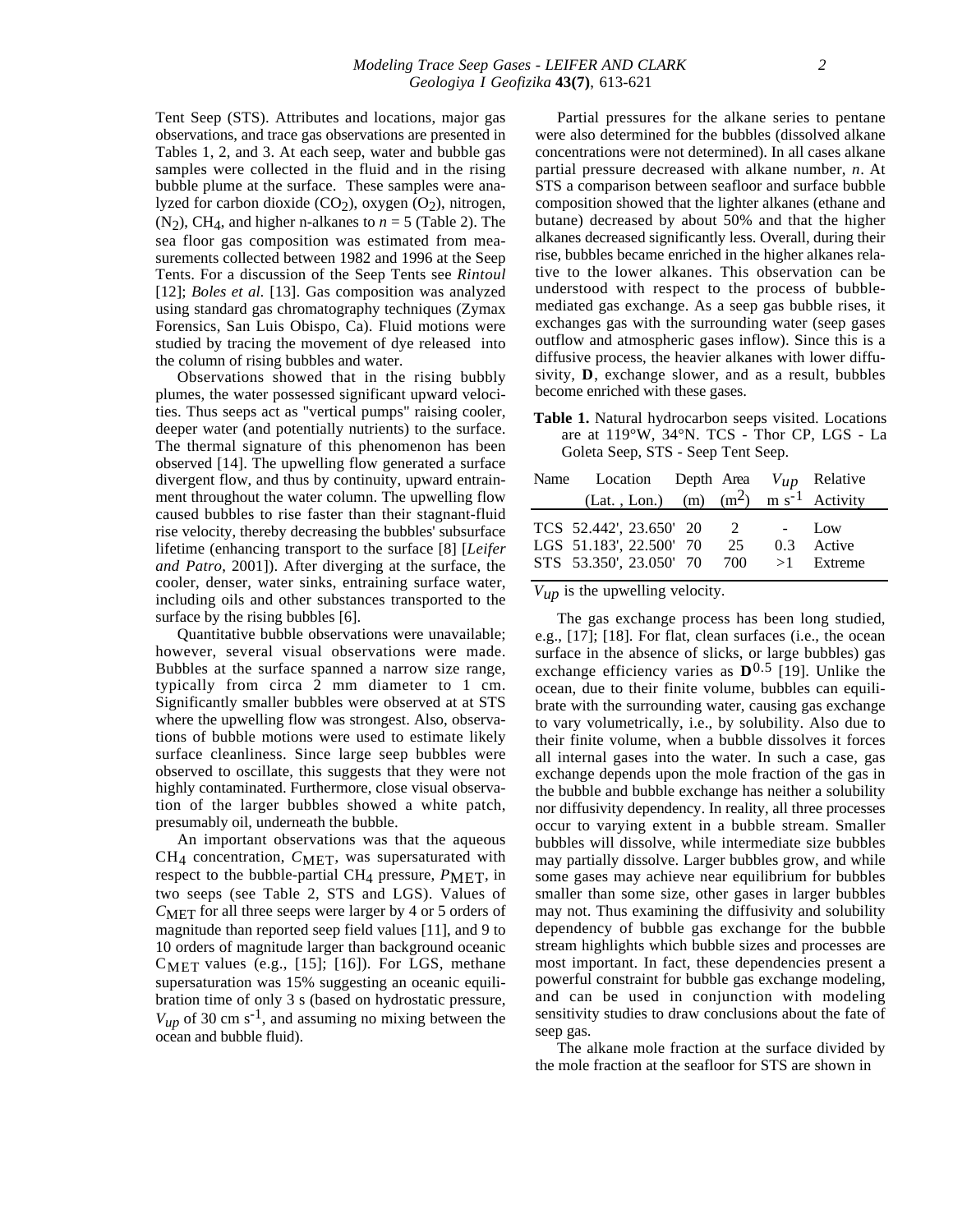**Table 2.** Summary of major gases bubble partial pressures and dissolved concentrations. *STS2* is STS corrected to 2 m for comparison with other seeps. STS<sub>B</sub> is STS at the sea bed.

| Seep             |                |      |      | z $P(O_2) P(N_2) P(CH_4)$ CMET HCMET |               |      |
|------------------|----------------|------|------|--------------------------------------|---------------|------|
|                  | (m)            |      |      | mbar mbar mbar uMol/l                |               | mbar |
| <b>STS</b>       |                | 85   | 251  | 691                                  | 1000          | 860  |
| STS <sub>2</sub> | 2              | 93   | 274  | 754                                  |               |      |
| <b>LGS</b>       | $\mathfrak{D}$ | 105  | 339  | 700                                  | 1200          | 810  |
| <b>TCS</b>       | 2              | 75   | 203  | 758                                  | 260           | 190  |
|                  |                | $\%$ |      | $\%$                                 | $\frac{0}{0}$ |      |
| <b>STS</b>       |                | 7.69 | 22.8 | 62.8                                 | 1000          | 860  |
| $STS_R$          | 70             | 0.14 | 0.79 | 87.5                                 |               |      |

*z* is sample depth, *P* is partial pressure, *C* is concentration, MET is  $CH<sub>4</sub>$ , and *H* is the Henry's Law Constant for 12°C.

Fig. 1. With the exception of  $CH<sub>4</sub>$ , the ratio increased with alkane size, showing a strong dependency on either solubility or diffusivity, since both alkane solubility and diffusivity increase with  $n$ . The behavior of CH<sub>4</sub> can be explained in terms of bubble gas transfer and is discussed in Section 3.0.

#### **2.3 Discussion**

At the surface,  $CH<sub>4</sub>$  was saturated within the plume. Since the seep bubbles are the primary  $CH<sub>4</sub>$  source, saturation implies that bubble gas transfer, which causes  $CH<sub>4</sub>$  to outflow the bubbles, is more efficient than  $CH<sub>4</sub>$ diffusion and advection from the bubble stream to the bulk ocean. Thus bubbles cause the aqueous CH4 concentration to be close to equilibrium with the bubble CH<sub>4</sub> partial pressure. Observations showed that  $C_{\text{MET}}$ was supersaturated with respect to the bubble partial pressure, and this is a direct result of the upwelling flow. At greater depth the hydrostatic pressure is larger, and thus the saturation pressure is larger. Therefore the CH4 supersaturation represents bubble outflow in deeper water lifted to the surface by the upwelling flow. Another impact of marine seepage is that  $O_2$  and  $N_2$ inflow into the bubbles thereby undersaturating the bubble plume with respect to bulk ocean  $C_{O2}$  and  $C_{N2}$  i.e., seep bubbles strip the dissolved air gases from the water at the same time that they outflow seep gases. Because dissolved gas concentrations are less, air inflow into the bubbles is also reduced, or alternatively, bubble dissolution is increased and thus  $CH<sub>4</sub>$  transport to the surface decreased (larger bubbles will dissolve). In fact, as discussed below, bubble gas transport is strongly sensitive to deviations of the dissolved major gas concentrations.

**Table 3.** Summary of trace gas bubble observations at sample depths listed in Table 2. For STS units are % mole fraction.

|  |  |  | Seep $P(C_2H_6)$ $P(C_3H_8)$ $P(C_4H_{10})P(C_5H_{12})$ |
|--|--|--|---------------------------------------------------------|
|--|--|--|---------------------------------------------------------|

|                       | mbar                 | mbar         | mbar                 | mbar                          |  |
|-----------------------|----------------------|--------------|----------------------|-------------------------------|--|
| <b>STS</b>            | 25.6                 | 19.6         | 4.54                 | 2.93                          |  |
| STS <sub>2</sub>      | 27.9                 | 21.4         | 4.95                 | 3.19                          |  |
| <b>LGS</b>            | 20.6                 | 16.3         | 5.14                 | 2.98                          |  |
| <b>TCS</b>            | 14.6                 | 17.7         | 5.95                 | 4.54                          |  |
| <b>STS</b><br>$STS_R$ | $\%$<br>2.33<br>5.09 | 1.78<br>3.07 | $\%$<br>0.41<br>0.43 | $\frac{0}{0}$<br>0.27<br>0.24 |  |

*P* is partial pressure.

The upwelling flow also affects bubble dissolution. By decreasing the subsurface lifetime, an upwelling flow allows smaller bubbles to survive to the surface that would have dissolved otherwise. This is one explanation of the presence of smaller bubbles at STS than LGS since in both cases the water was saturated.



Fig. 1 Surface to bottom ratio of n-alkane mole fractions in gas phase for STS.

## **3.0 Bubble-mediated seep gas modeling**

#### **3.1. Model**

Bubble-mediated seep gas modeling can be used to answer several types of questions. Given a complete set of observations and a validated model, gas transport to the surface and into the water column for different seeps under different conditions can be predicted. However, validated models do not exist [20], nor does sufficient observational data exist for model validation. In the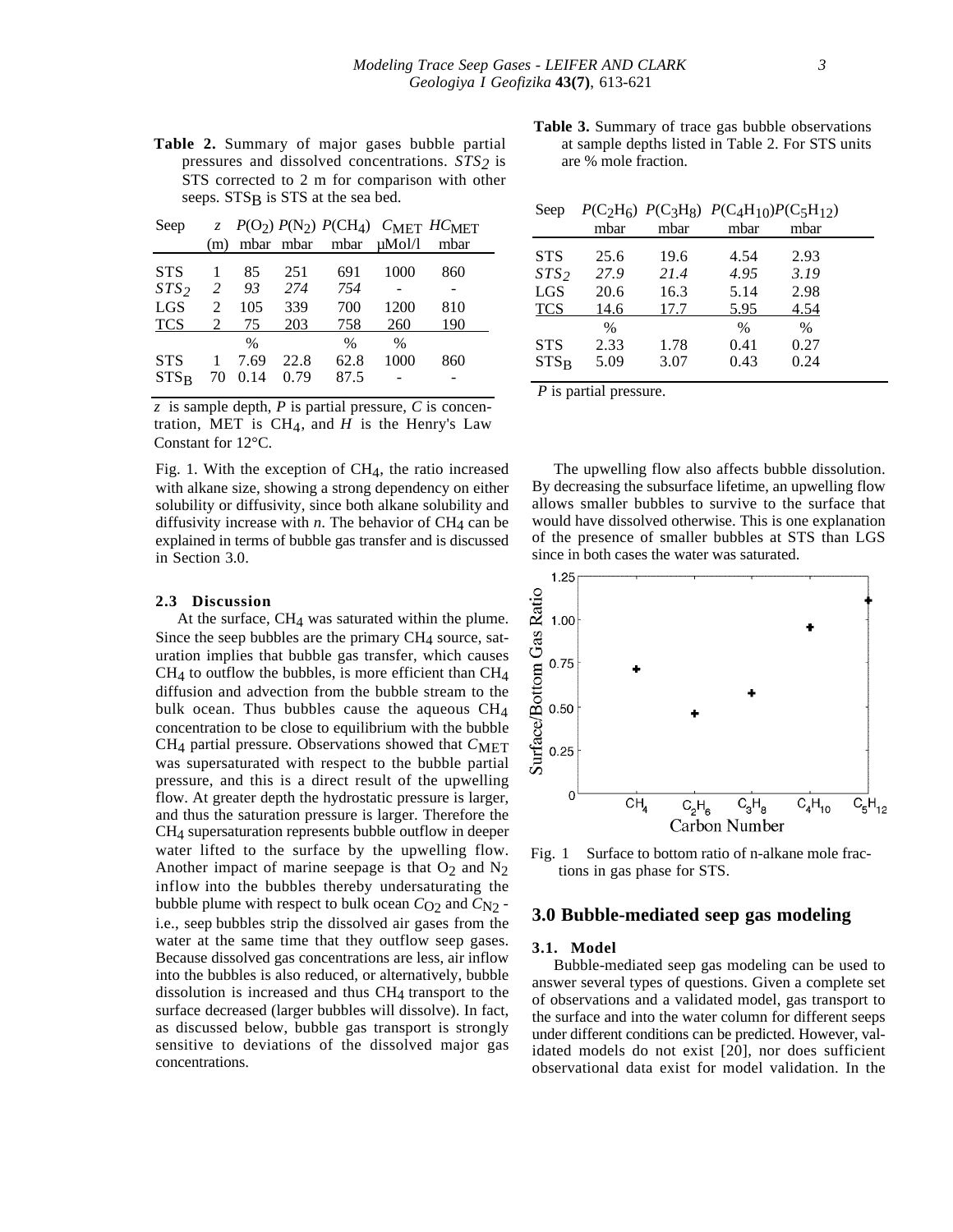absence of a complete data set, bubble modeling can still be used to draw conclusions about the importance of different bubble plume processes. Modeling can also be used to conduct sensitivity studies indicating which future measurements are most needed. For a detailed review of issues regarding bubble seep modeling see *Leifer and Patro* [21].

A bubble-mediated gas transfer model [21] was used to investigate the effect of dissolved methane and upwelling flows on methane transport to the surface for the seeps described above. The model was also used to investigate n-alkane transport to the surface. The model solves the coupled differential equations that describe the change in bubble mass, radius, pressure, and depth as a bubble rises, exchanges gas and grows due to gas exchange and changing hydrostatic pressure. To solve the equations, a third-fourth order adaptive step-size Runge-Kutta method was used. The bubble gas transfer rate,  $k_B$ , and rise velocity,  $V_B$ , are parameterized, and the upwelling flow is either an observed or assumed value. Values of **D** and *H* are from [22] for seawater except for n-alkanes. Published values of **D** and *H* for most alkanes in seawater are unavailable and freshwater values from [23] for 15°C were used.

For this study the model used the clean  $V_B$  parameterization of [24]. The model was run for LGS surface conditions for three different bubble contamination cases, "all clean", "all dirty", and "varying" at 15°C. Contamination is by surface active substances in the ocean water, which diffuse to and are adsorbed onto the bubble surface where they retard the bubble surface mobility through a process called the Marangoni effect. Contaminated bubbles rise slower and transfer gas slower [8]. While small bubbles are very likely to be dirty, seep observations of bubble oscillations suggest the interfaces of large  $(r > 1000 \text{ µm})$  bubbles are hydrodynamically clean. In the "varying" surfactant case, small bubbles were dirty and large clean with a transition at 700 µm. Bubbles were initialized with STS sea floor composition.

#### **3.2. Sensitivity studies**

### **3.2.1 Dissolved CH4**

The sensitivity study for "all clean" bubbles and *Vup*  $= 30$  cm s<sup>-1</sup> with varying aqueous  $C_{\text{MET}}$  is shown in Fig. 2a. Fig. 2a shows the predicted CH4 fraction in the bubble at the surface, the remainder having been lost to the water. Also shown is the observed  $CH<sub>4</sub>$  fraction at the surface, indicated by the horizontal dashed line. As can be seen, there is little difference when the aqueous  $CH<sub>4</sub>$  concentration is equivalent to  $CH<sub>4</sub>$  partial pressures of 0.01 Atm or 0.1 Atm (calculated by *HC*MET, which is the pressure that a gas in contact with the liquid would be in if it was in equilibrium). However, if the water column  $CH<sub>4</sub>$  concentration is larger (e.g.,  $HC_{MET} = 1$  Atm) smaller bubble survivability is significantly increased and larger bubbles transport significantly more CH<sub>4</sub> to the atmosphere.



Fig. 2 Sensitivity study of importance of bubble cleanliness and *C*MET, to fraction of initial CH<sub>4</sub> transported to the surface for different bubble radii, *r*. Dissolved O<sub>2</sub> and N<sub>2</sub> ( $HC_{\text{O2}}$ ,  $HC_{\text{N2}}$ ) on (b). Dashed line indicates observed %  $CH<sub>4</sub>$  at surface. Note: different lower limit to *x* axis.

The simulation for  $HC_{MET} = 1$  Atm showed that if the emitted bubbles were monodisperse (i.e., a single size), then the observed surface  $CH<sub>4</sub>$  fraction of 70%, requires 2500-µm bubbles at the seafloor. The model also predicted that 2500-µm bubbles roughly double in size as they rise to the surface. Because bubbles this large were not commonly observed at the surface, dissolved subsurface plume CH4 concentrations at greater depth must have been greater than 1 Atm. Only surface observations of aqueous CH4 were available, but due to hydrostatic pressure, it is reasonable that dissolved CH4 concentrations were much larger at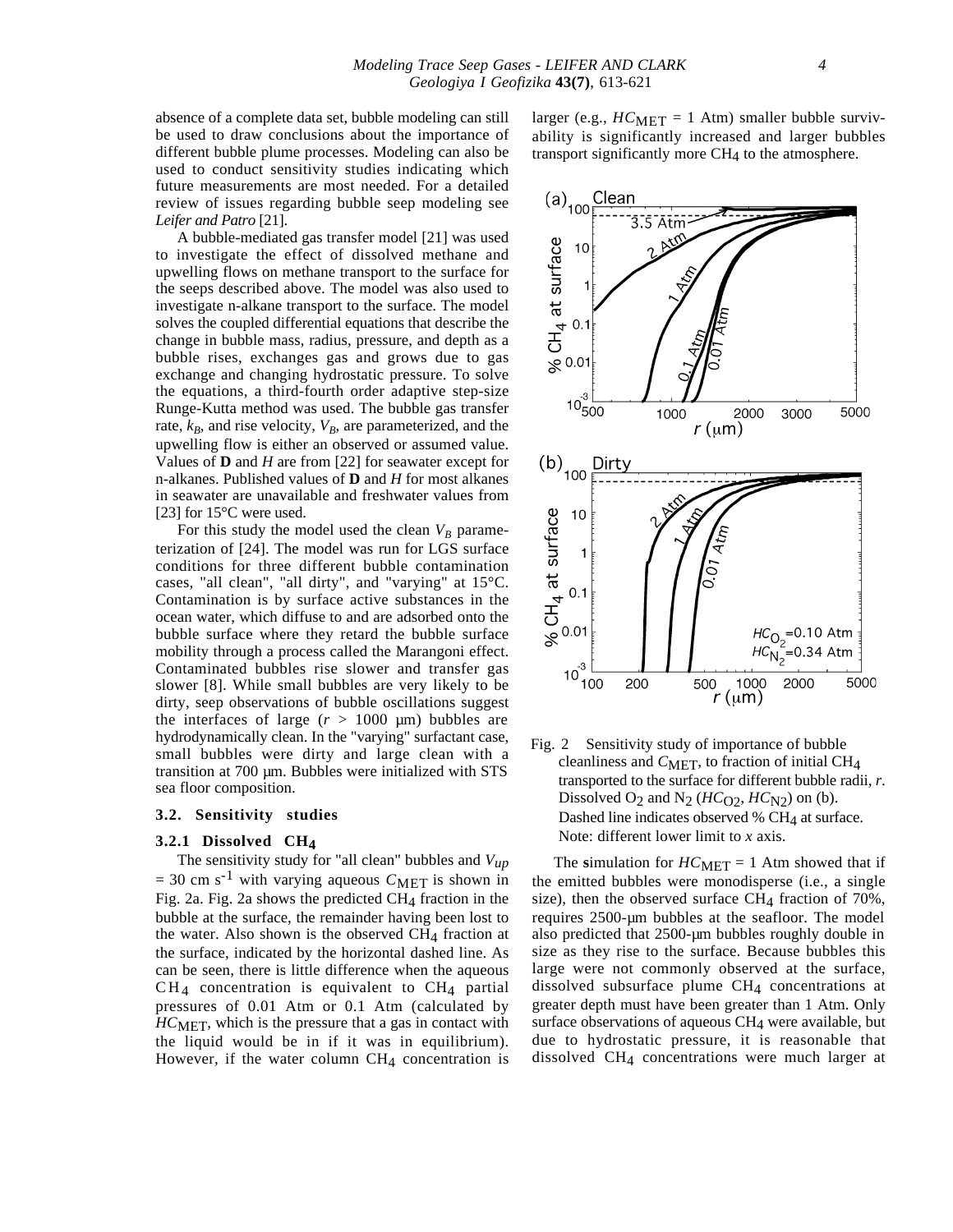greater depth. For example, if *HC*MET was 2 Atm, many bubbles that would have dissolved at lower aqueous CH<sub>4</sub> do not, while if  $HC_{MET}$  was 3.5 Atm (equivalent to hydrostatic pressure for 35 m, i.e., 1/2 the seep depth), small bubbles rapidly grow or effervesce. Thus higher aqueous  $CH<sub>4</sub>$  allows bubbles with smaller initial radius to explain the observed surface  $CH<sub>4</sub>$  fraction. However, the higher aqueous  $CH<sub>4</sub>$  causes more rapid bubble growth. As a result, the model predicts that bubbles arrive at the surface larger than observed. Therefore additional processes must be more important than higher aqueous CH4.



Fig. 3 Sensitivity study of importance of upwelling flow to CH<sub>4</sub> transport to the surface for different bubble radii, *r*, for the "varying surfactant" case.

#### **3.2.2 Surface cleanliness**

One dubious assumption in the simulations shown in Fig. 2a is that small bubbles are clean, particularly given the observation that when bubbles burst at the surface small oil slicks formed. The sensitivity studies were repeated for completely contaminated bubbles, shown in Fig. 2b (note the different *r* scale from Fig. 2a). For dirty bubbles, transport to the surface is greater and much smaller bubbles reach the surface. Also, sensitivity to dissolved  $CH<sub>4</sub>$  is reduced. For contaminated bubbles and  $HC_{MET} = 1$  Atm, 800-µm bubbles (which do not grow appreciably) can explain the observed surface *P*MET. And, in fact, bubbles of this size were observed at the surface.

These sensitivity studies illustrate that bubble surface cleanliness is important. Bubble cleanliness can be determined in the laboratory or field by measuring the rise speed, and comparing with theoretical clean and dirty bubble rise speeds. Unfortunately rise speeds were not measured. Laboratory studies of bubbles in collected seawater and salt marsh water showed that small bubbles

were dirty and large bubbles were clean, as determined by their rise velocity [25]. A transition was observed at circa 800 µm. This behavior arose because surfactants pool in a stagnant cap at the downstream hemisphere [26]. If the cap extends far enough, it affects the bubble hydrodynamics. Since the flow is stronger for larger bubbles, the angular extent of the cap decreases with size (all other things being equal). Although this model is not appropriate for all surfactants, it has been confirmed for industrial surfactants [27], and describes the observations of *Patro et al.* [25], although oily bubble observations are unavailable. Nevertheless it is unlikely that seep bubbles were all either dirty or clean. Instead small bubbles were probably hydrodynamically dirty while large bubbles were hydrodynamically clean.

Several visual observations suggest that large bubbles were clean while smaller bubbles were dirty. When bubbles are completely contaminated, bubble shape and trajectory oscillations are highly damped [24]. Since large seep bubbles were observed to oscillate, this suggests they were not highly contaminated. Furthermore, close visual observation of the larger bubbles showed a white patch, presumably oil, underneath the bubble. Thus large bubbles were probably clean, while small bubbles were dirty.

## **3.2.3 Upwelling Flow**

In addition to dissolved  $CH<sub>4</sub>$  and surface cleanliness, bubble gas exchange is sensitive to upwelling flows. Upwelling flows decrease a bubble's subsurface lifetime and increase the rate that the hydrostatic pressure decreases as the bubbles rise. A sensitivity study to upwelling flow for the case of "varying surfactant" contamination is shown in Fig. 3. The  $k_B$  and  $V_B$ parameterizations were set to transition from dirty to clean at  $r = 500 \mu m$  with a transition width of 200  $\mu$ m, based on the parameterization of [28], in rough agreement with bubble  $V_B$  observations in seawater [25]. However, it is possible that for oily bubbles the transition is at larger  $r$ .  $C_{\text{MET}}$  methane was 0.8 Atm. The effect of the varying surfactant contamination, seen as the "S" shape of the curves, is to increase  $k_B$  and  $V_B$ for larger bubbles. While the increase in  $k_B$  decreases CH4 transport to the surface (more dissolution), the increase in  $V_B$  increases transport to the surface by decreasing subsurface lifetime. It is the interplay between these two processes that generates the "S" shape. Even a small upwelling flow  $(10 \text{ cm s}^{-1})$  has quite a strong effect on CH<sub>4</sub> transport to the surface. However, a significantly larger *Vup* than observed for LGS is required to generate the observed  $P_{\text{MET}}$  (indicated by dashed line) but this also would allow bubbles smaller than observed to survive to the surface. Interestingly, only at STS where  $V_{up}$  was larger than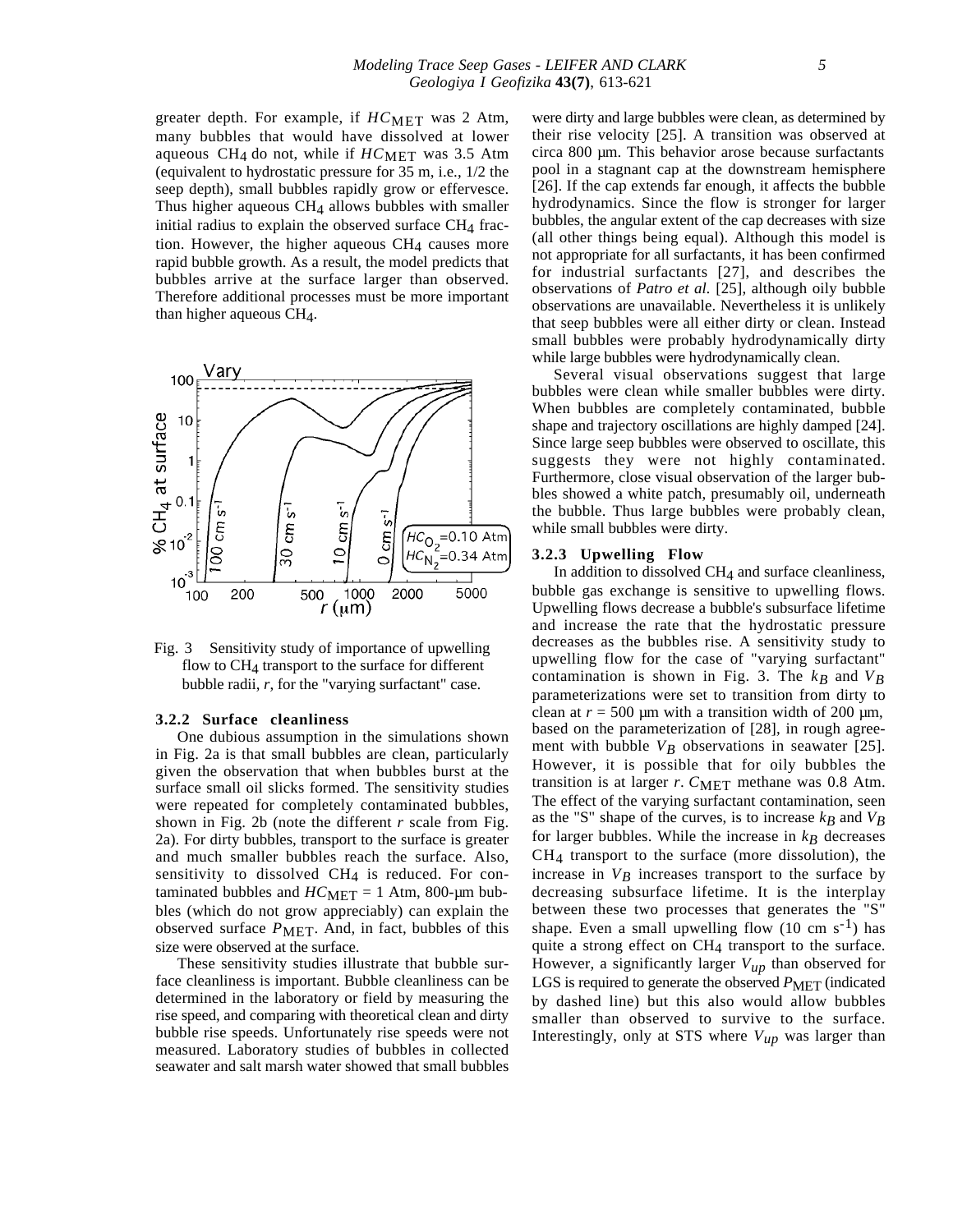

Fig. 4 Sensitivity results showing predicted ratio of bubble alkane molar content at surface versus sea bed as a function of bubble radius, *r* for (a) upwelling flow,  $V_{up}$ , of 10 cm s<sup>-1</sup>, and (b)  $V_{up}$  of 30 cm s<sup>-1</sup>. Also shown is the surface *r* on the right vertical axis. Alkane and surface *r* labeled on plot.

 $100 \text{ cm s}^{-1}$  were bubbles as small as 200 µm observed. Thus while there was a strong sensitivity to upwelling flow for varying surfactant, it was unable to produce the observed surface  $CH<sub>4</sub>$  fraction. However, if one took the dirty curves for bubbles smaller than 500 µm and assumed that the dirty-clean transition was at larger *r*, for example 1000  $\mu$ m, a  $V_{\mu p}$  of 30 cm s<sup>-1</sup> or greater could explain observations.

#### **3.3. Trace Gases**

Two studies of the sensitivity of heavier alkane gas transport to  $V_{up}$  were conducted for  $HC_{MET} = 0.9$  Atm and are shown in Fig. 4. The figure shows the ratio of the moles of each alkane at the surface to the bottom, and thus is for comparison with Fig. 1. Also shown (left axis) is the bubble *r* at the surface. Thus for  $V_{up}$  = 10 cm  $s^{-1}$  (Fig. 4a), a 2000-µm bubble reaches the surface with  $r \sim 2000$  µm, while a 900-µm bubble reaches the surface with  $r \sim 300$  µm. For all bubbles, the ratio increased with alkane number, except for  $CH<sub>4</sub>$ , and this is due to saturation of the water column with  $CH<sub>4</sub>$ . Yet the relative enhancement of heavier versus lighter alkanes is greatest for bubbles that dissolved slightly and least for the largest bubbles (which grow). For the largest bubbles this results from the large volume, i.e., during their ascent to the surface, the bubbles' total molar content changes little due to gas exchange. In contrast, when a bubble dissolves, as indicated by the decrease in  $CH<sub>4</sub>$  at circa 800  $\mu$ m, all gases are equally forced from the bubble, and thus there is little difference in the relative enhancement of heavier and lighter alkanes. As a result, there is a narrow size band which can explain the observed enhancement. In fact, circa

3000-µm bubbles produce a relative enhancement of 2 for pentane versus ethane. For these conditions, bubbles with initial *r* circa 3000 µm must be responsible for most of the gas transport in the plume. These bubbles do not change size appreciably, and thus are in agreement with the observed bubble sizes for La Goleta Seep. In the model, bubbles smaller than circa 1000  $\mu$ m dissolved too much (i.e., were too small at the surface), while bubbles larger than 5000 µm grew too large. Thus the emitted distribution must also be fairly narrow.

Not surprisingly, for different ambient conditions, the conclusions about the initial distribution changes. If  $V_{up}$  = 30 cm s<sup>-1</sup>, smaller bubbles over a wider range, from 500 to 2000 µm can now explain alkane observations. Since dissolution is less, a wider size range of bubbles can satisfy the observed surface bubble sizes. This results from the stronger upwelling flow decreasing the subsurface time for bubble dissolution. Due to the upwelling flow, the bubble size where the initial  $r$  is the same as the surface  $r$  has decreased slightly to circa 2500 µm.

## **4.0 Conclusions**

Observations of natural marine hydrocarbon seeps in the Santa Barbara Channel show CH<sub>4</sub> saturation in the bubble plume. Sensitivity studies showed that CH4 transport to the surface is highly sensitive to significant dissolved CH<sub>4</sub> concentrations ( $HC_{MET} > 0.1$  Atm). Simulations of all bubbles as clean or dirty were less convincing, than a varying surfactant simulation where small bubbles were dirty and large bubbles clean. Observations also showed strong upwelling flows in the seeps. Sensitivity studies also showed a strong sensitivity to upwelling flows.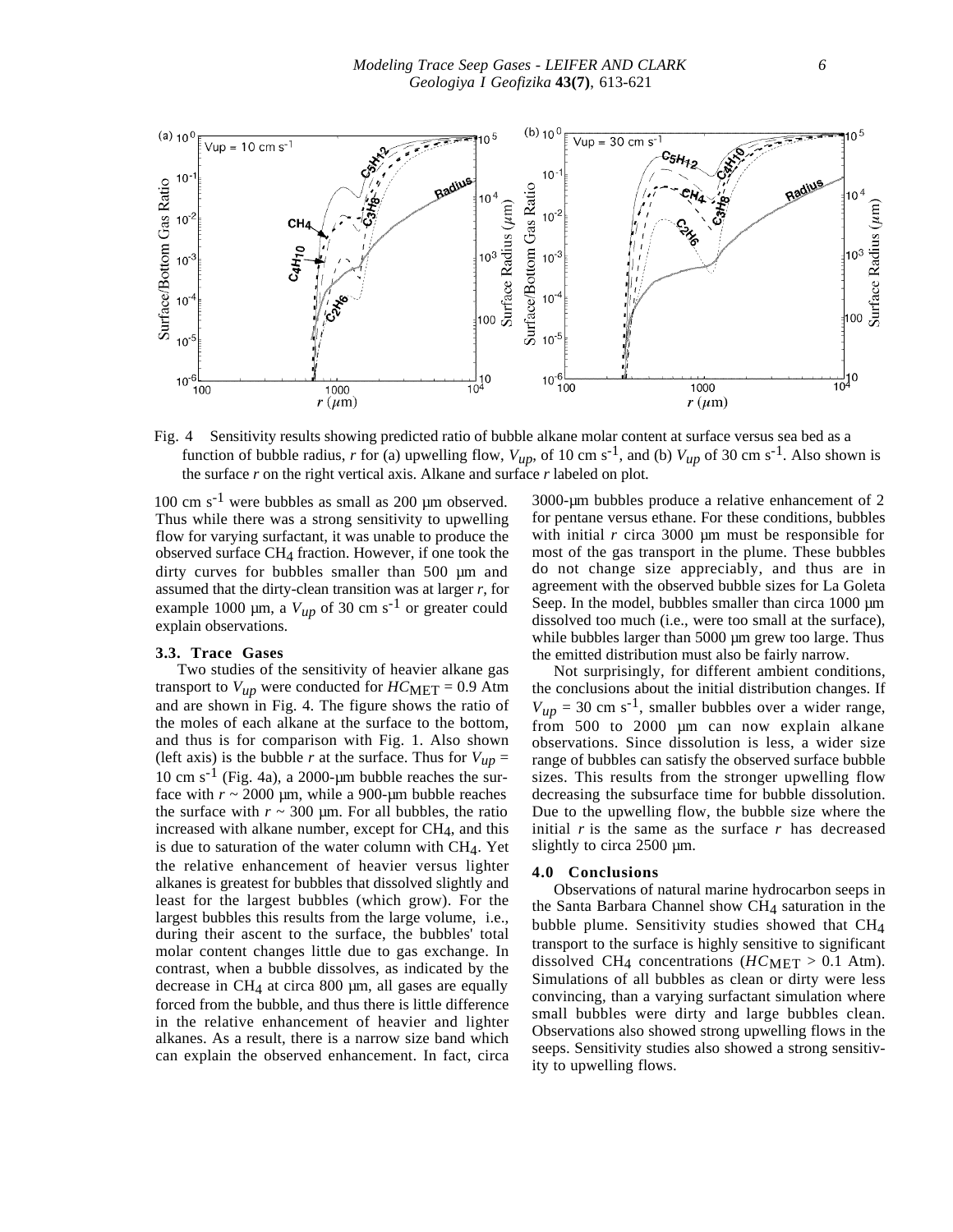Alkane partial pressures to  $n = 5$  were observed in seep bubbles. The ratio of the surface to bottom alkane fraction was found to show an enhancement that increased approximately linearly with *n* for  $n > 2$ , the exception being CH4 which was saturated in the water. Alkane sensitivity studies showed that only a narrow *r* range could explain the observed alkane enhancements. This size range was narrowed even further when predicted surface bubble size was compared with surface bubble observations.

This paper has shown that alkane measurements can constrain bubble models and allow conclusions to be drawn about environmental conditions in the water column.

**Acknowledgments.** The support of the University of California Energy Institute and the Department of Energy, Grant No. DE-F603-85ER-13314 is gratefully acknowledged. We would also like to acknowledge the work of Shane Anderson and Dave Farrar for field work. This is contribution 370-101TC of the Institute for Crustal Studies at the University of California, Santa Barbara.

#### **References**

- [1] Keeling, R.F. 1993. On the role of large bubbles in airsea gas exchange and supersaturation in the ocean. J. Mar. Res. 51, 237-271.
- [2] Monahan, E.C., and M.C. Spillane, 1984. The role of oceanic whitecaps in air-sea gas exchange. *In Gas Transfer at Water Surfaces*. Eds. W. Brutsaert and G. H. Jirka. D. Reidel Pub. Co. Dordrecht, Holland. 495-503.
- [3] Asher, W.E., L.M. Karle, and B.J. Higgins, 1997. On the difference between bubble-mediated air-water transfer in freshwater and sea water. *J. Mar. Res.* **55(5)**, 1-34.
- [4] Chen, R.C., J. Reese, and L.-S. Fan, 1994. Flow structure in a three-dimensional bubble column and three-phase fluidized bed. *AIChE J.* **40(7)**, 1093- 1104.
- [5] Blanchard, D.C., 1989. The size and height to which jet drops are ejected from bursting bubbles in sea water. *J. Geophys. Res.* **94**, 10 999-11 002.
- [6] Leifer, I., J.F. Clark, and R.F. Chen, 2000. Modifications of the local environment by natural hydrocarbon seeps. *Geophys. Res. Lett.*, **27(22)**, 3711-3714.
- [7] Jakobsen, H.A., B.H. Sannaes, S. Grevskott, and H.F. Svendsen, 1997. Modeling of vertical bubble-driven flows. *Ind. Eng. Chem. Res.* **36**, 4052-4074.
- [8] Leifer I., and R. Patro, 2001. The bubble mechanism for transport of methane from the shallow sea bed to the surface : A review and sensitivity study. *Accepted to Cont. Shelf Res.*
- [9] Fischer, P.J., 1978. Oil and tar seeps, Santa Barbara basin, California, *in* California offshore gas, oil, and tar seeps, California State Lands Commission Staff Report, Sacramento, California, p. 1-62.
- [10] Hornafius, J.S, D. Quigley, and B.P. Luyendyk, 1999. The world's most spectacular marine hydrocarbon seeps (Coal Oil Point, Santa Barbara Channel, California):

Quantification of emissions, *J. Geophys. Res.*, **104**, 20 703-20 711.

- [11] Clark, J.F., L. Washburn, J.S. Hornafius, B.P. Luyendyk, 2000. Dissolved hydrocarbon flux from natural marine seeps to the Southern California Bight, *J. Geophys. Res.*, **105**, 11,509-11,522.
- [12] Rintoul, W. 1982. ARCO caps Santa Barbara Channel seep, *Pac. Oil World* **74**, 6-9.
- [13] Boles, J.R., J.F. Clark, I. Leifer, and L. Washburn, 2001. Temporal variation in natural hydrocarbon flux from natural marine seeps to the Southern California Bight, *submitted to J. Geophys. Res.*
- [14] Washburn, L., C. Johnson, S.S. Gotschalk, and E.T. Egland, 2000. A gas-capture buoy for direct measurement of bubbling gas flux in oceans and lakes. *submitted to J. Atmos. Ocean. Tech.*
- [15] Conrad, R., and W. Seiler, 1988. Methane and hydrogen in sea water (Atlantic ocean). *Deep Sea Res.* **12**, 1903-1917.
- [16] Cynar, F.J. and A.A. Yayanos, 1992. The distribution of methane in the upper waters of the Southern California Bight, *J. Geophys. Res.* **97**, 11 269-11 285.
- [17] Liss, P.S., 1973. Process of gas exchange across an air-water interface. *Deep Sea Res.* **20**, 221-238.
- [18] De Leeuw, G., G.J. Kunz, G. Caulliez, L. Jaouen, S. Badulin, D.K. Woolf, P. Bowyer, I. Leifer, P. Nightingale, M. Liddicoat, T.S. Rhee, M.O. Andreae, S.E. Larsen, F.Aa Hansen, and S. Lund**,** 2001. LUMINY - An Overview, *in Gas Transfer and Water Surfaces*, Eds. E.S. Salzman, M. Donelan, W. Drennan, and R. Wanninkhof, American Geophysical Union, *accepted*.
- [19] Jähne B., K.O. Münnich, R. Bösinger, A. Dutzi, W. Huber, and P. Liβner, 1987. On the parameters influencing air-water gas exchange. *J. Geophys. Res.* **92(C2)**, 1937-1949.
- [20] Yapa, P.D., and L. Zheng, 1997. Simulation of oil spills from underwater accidents I: Model development. *J. Hydraul. Res.*, **35(5)**, 673 - 687.
- [21] Leifer I., and R. Patro, 2001. The bubble mechanism for methane transport from the shallow sea bed to the surface: A review and sensitivity study. *Cont. Shelf Res, accepted.*
- [22] Wanninkhof, R, 1992. Relationship between wind speed and gas exchange over the ocean. *J. Geophys. Res.* **97 C5**, 7373-7382.
- [23] Sander, R., 2000. Henry's Law Constants in NIST Chemistry WebBook, NIST Standard Reference Database, Number 69, Eds. W.G. Mallard and P.J. Linstrom, National Institute of Standards and Technology, Gaithersburg MD (http://webbook.nist.gov).
- [24] Leifer I., Patro, R., and P. Bowyer, 2000. A study on the temperature variation of rise velocity for large clean bubbles. *J. Atm. and Ocean. Tech.*, **17(10)**, 1392-1402.
- [25] Patro, R., I. Leifer, and P. Bowyer, 2001. Better bubble process modeling : Improved bubble hydrodynamics parameterisation. In *Gas Transfer at Water Surfaces*,